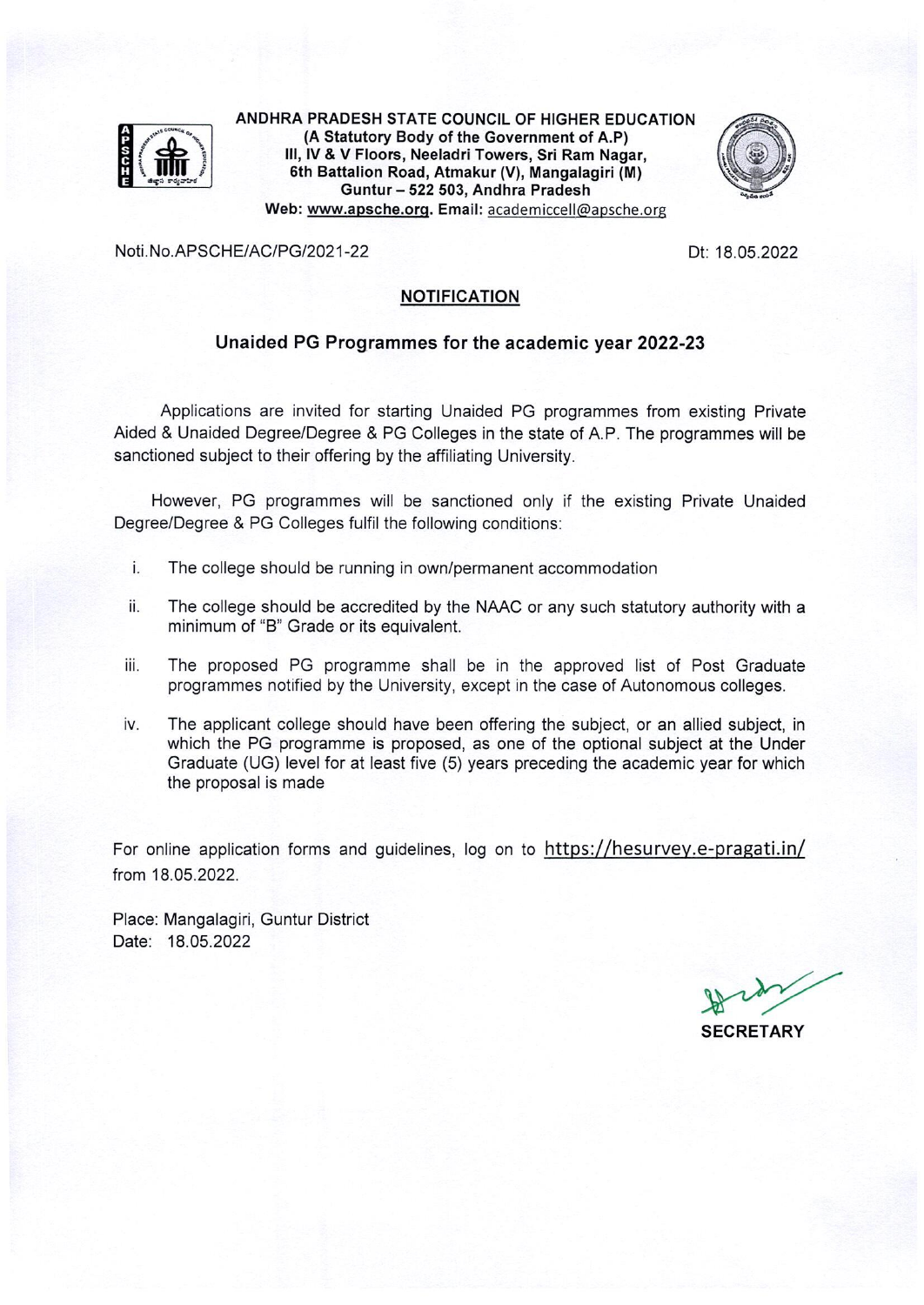

**ANDHRA PRADESH STATE COUNCIL OF HIGHER EDUCATION (A Statutory Body of the Government of A.P) III, IV & V Floors, Neeladri Towers, Sri Ram Nagar, 6th Battalion Road, Atmakur (V), Mangalagiri (M) Guntur – 522 503, Andhra Pradesh Web: [www.apsche.org.](http://www.apsche.org/) Email:** [academiccell@apsche.org](mailto:academiccell@apsche.org)



### **Guidelines for starting New Un-Aided Post Graduate Programmes in existing Private Aided / Unaided Degree Colleges for the academic year 2022-23**

Online applications are invited from the existing affiliated Private Aided / Un-Aided Degree & PG Colleges for starting New Un-Aided Post Graduate Programmes for the academic year 2022-23 as per the details mentioned.

- PG programme(s) will be sanctioned to only such Degree Colleges which have own and permanent building in own land.
- As per AICTE guidelines (Para 4.0 of Chapter III) the AICTE approved institutions are not entitled to run the programmes other than specifically approved by the AICTE. Hence, such institutions are not eligible to apply for PG programme(s).

# **I. Application**

Existing Private Unaided and Aided Degree Colleges desirous of starting Private Unaided Post Graduate programmes shall submit their application online by logging into [www.apsche.org.](http://www.apsche.org/) The filled-in application form along with relevant documents should be submitted in spiral binding in two sets to the Secretary, A.P. State Council of Higher Education, III, IV & V Floors, Neeladri Towers, Sri Ram Nagar  $6<sup>th</sup>$  Battalion Road, Atmakur (V), Mangalagiri (M), Andhra Pradesh

# **II. Registration**

Existing Private Unaided and Aided Degree Colleges shall register their applications by remitting prescribed fee of Rs.40,000/-, in favour of the Secretary, APSCHE through payment gateway mode towards registration, processing and inspection fee.

#### **III. Conditions to be fulfilled for starting new unaided PG Programmes**

# **(1) Colleges who have fulfilled the following are only eligible to apply for new PG programmes.**

- (i) The applicant college shall be accredited by NAAC or any such statutory authority with a minimum of "B" Grade or its equivalent.
- (ii) The proposed PG programme shall be in the approved list of Post Graduate programmes notified by the University, except in the case of Autonomous colleges.
- (iii) The applicant college should have been offering the subject, or an allied subject, in which the PG programme is proposed, as one of the optional subject at the Under Graduate (UG) level for at least five (5) years preceding the academic year for which the proposal is made
- (iv) All teaching staff shall be qualified with 55% in the concerned subject in PG, Ph.D or NET/SLET. The details of the teaching staff i.e. photo of the teacher,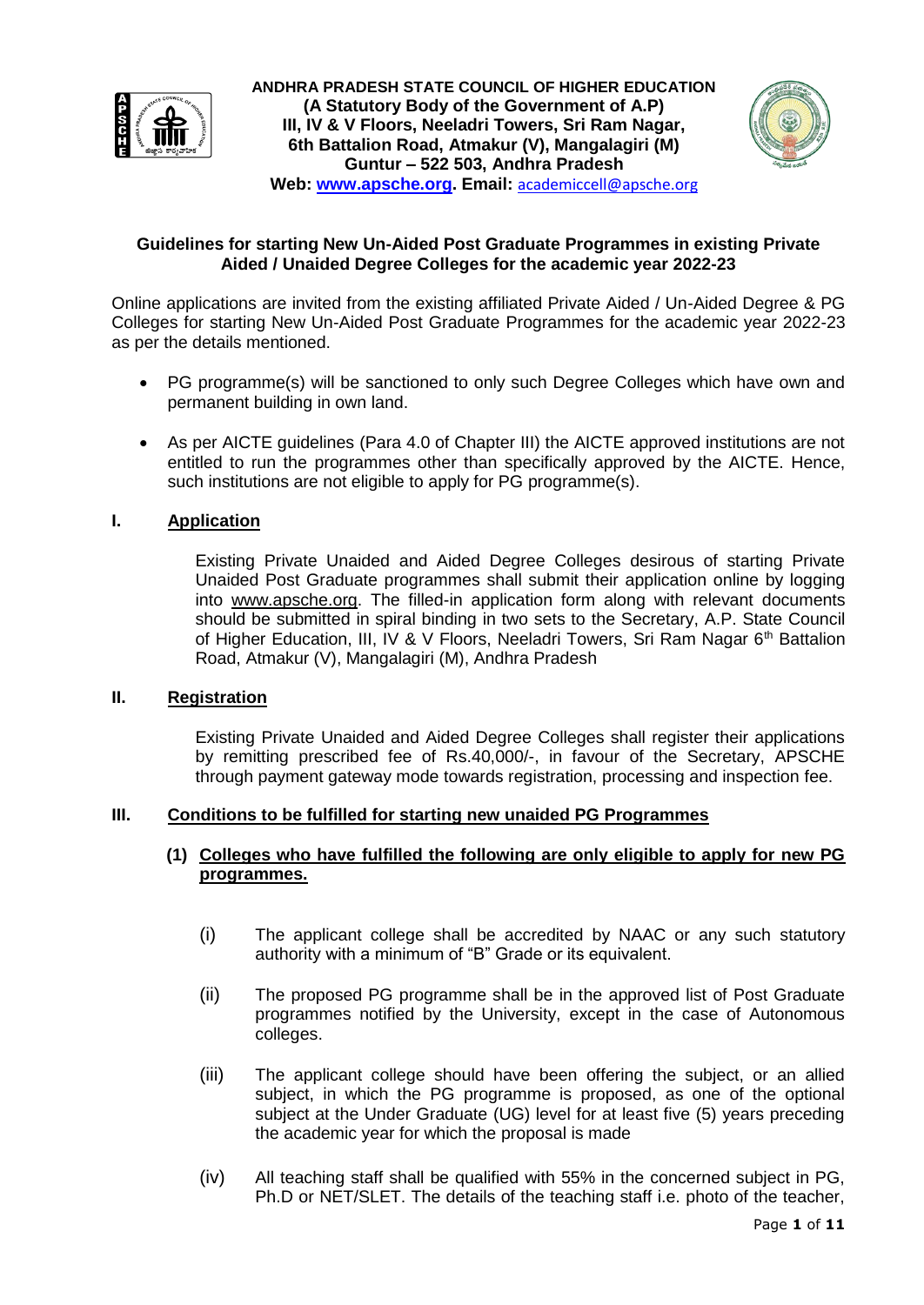name, qualifications and Aadhar number shall be uploaded in the website of the college. The screen shot of the teaching staff details from website along with documentary proof of the qualifications and other details including Aadhar proof shall be enclosed to the hard copy of the application to be submitted to the Council.

# **(2) General Conditions**

- **Note: The Applicant Degree / PG College should have its own building in its own land before applying for any PG programme(s). Applications from the colleges which do not have own buildings in own land will not be accepted.**
- (a) The Applicant Institution will have to fulfil all requirements necessary for the Establishment of New Private Un-aided Degree College and for running the existing UG programmes as stipulated by the Government from time to time with regard to Land, Accommodation, Playground facility, Parking Area, Fire Safety and other Infrastructural facilities etc., before applying for starting New Un-aided PG programme (s)/ Diploma.
- (b) The college must have a minimum of 5 years of existence preceding the academic year during which the proposal for starting new PG programme is made and must be functioning without any break (i.e. the College must have been established during academic year 2017-18 or before) and running in own accommodation.
- (c) The proposed PG Programme / Allied Subject must be offered by the Degree College at UG level for at least 3 years preceding the academic year during which the proposal for starting New PG Programme is made. (i.e. the Programme must have been started during academic year 2019-20 or before).
- (d) The proposed PG Programme must be in the list of approved subjects being offered at PG level by the University concerned.
- (e) The college shall have adequate accommodation to run (a) the existing UG Programmes (b) the existing PG Programmes / Diploma Programmes and (c) the proposed PG Programme as per the existing norms stipulated by the Govt. / APSCHE / University.

### (f) **Separate Applications are to be submitted for each PG Programme with all required documents.**

(g) Not more than two PG Programmes will be sanctioned in a particular academic year.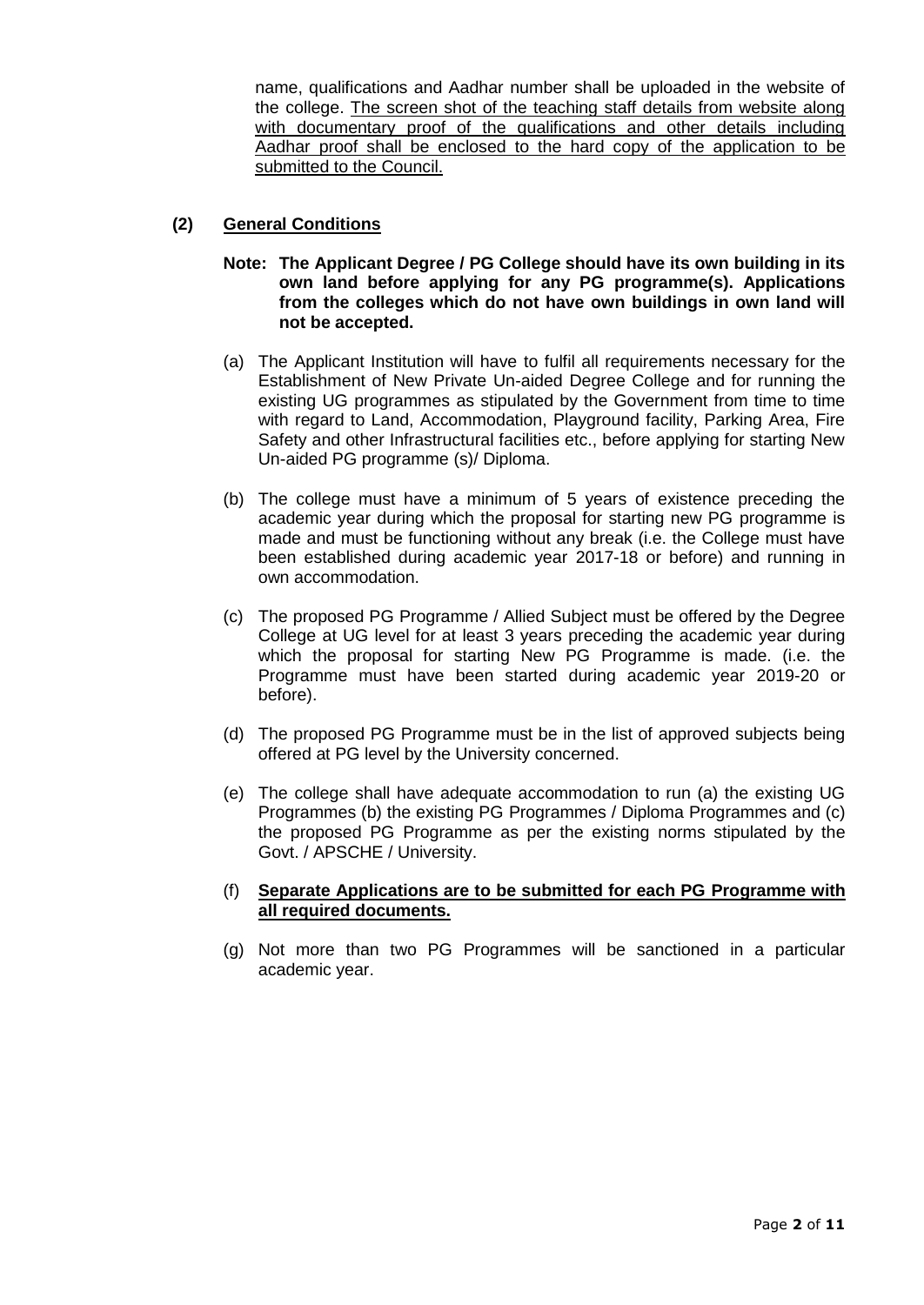(h) For starting a New PG Programme in lieu of any existing PG Programme, the applicant college has to produce, besides fulfilling other norms pertaining to the programme applied for, a No Objection Certificate for surrender of the said programme from the University concerned.

### **For starting M.Sc. (Biotechnology)**

The college must have:

- (i) Permanent affiliation or 15 years of continuous existence
- (ii) NAAC Accreditation
- (iii) Own Buildings, Land, Play Ground facilities, Parking area, Fire Safety measures and other infrastructure.
- (iv) Biotechnology or Biochemistry / Microbiology / Genetics/Botany / Zoology at the U.G. level for the last 5 years.
- (v) The experience of running any one of the following P.G. Programmes in **Sciences** 
	- (a) Bio-Chemistry
	- (b) Botany
	- (c) Chemistry (any specialization)
	- (d) Genetics
	- (e) Micro-Biology
	- (f) Zoology
- (vi) A permanent Principal and prescribed teaching staff for all the programmes
- (vii) Adequate accommodation to run all the existing U.G. & P.G. Programmes
- (viii) as per norms prescribed by APSCHE
- (ix) Building accommodation as specified under Para 6(b) (i).

# **For starting M.Sc. (Chemistry)**

While sanctioning M.Sc (Chemistry) Programme the following specialization-wise criteria will be followed:

- (i) Only one specialization with a maximum intake of 30 will be sanctioned at the first instance of granting M.Sc (Chemistry).
- (ii) Additional specializations will be sanctioned subject to maximum student strength of 60 in all specializations put together (excluding management quota seats)
- (iii) Medicinal Chemistry specialization will not be sanctioned to any college which is already offering Organic Chemistry specialization and vice-versa.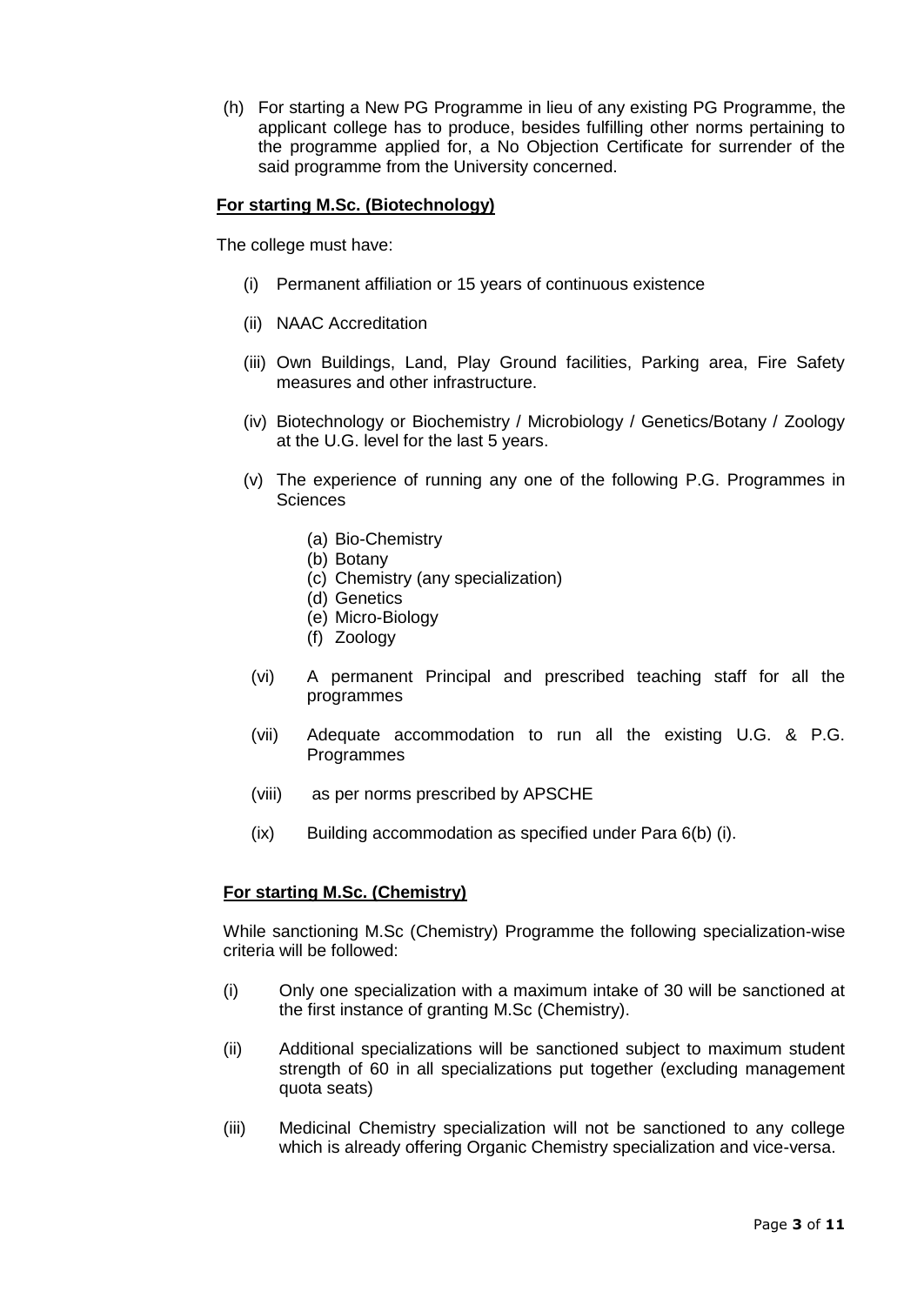# **b) Land**

The College should provide **one acre of own land** for a student strength upto 1000, **2 acres of own land** for a student strength above 1000 in three urban agglomerations i.e. Vijayawada, Visakhapatnam, and Guntur and **twice the above said area** in **other places** in the state.

|                                                                     | <b>Area Required to be Provided</b>        |                                    |  |  |
|---------------------------------------------------------------------|--------------------------------------------|------------------------------------|--|--|
| <b>Place</b>                                                        | <b>Upto student</b><br>strength of<br>1000 | For student strength<br>above 1000 |  |  |
| In 3 Urban Agglomerations of<br>Vijayawada, Visakhapatnam & Guntur. | 1.00 Acre                                  | 2.00 Acres                         |  |  |
| In other places in the State                                        | 2.00 Acres                                 | 4.00 Acres                         |  |  |

The total extent of land mentioned above shall be provided at one place only in and around the College. If it is located away from the College, it should be nearer (within a radius of 30 k.m. and within the same mandal) to the College so that it could be used for future development.

The College shall produce registered documentary evidence in support of ownership of the land. The property (Land) shall be in the name of the Educational Society sponsoring the Degree College.

A sketch plan of the land giving dimensions and details of survey no./ patta no., name of the place, District, etc., as mentioned in the document and certified by concerned MRO shall be provided.

The society shall **produce the original land document along with sketch plan to the Counselling committee / Joint Inspection Committee for verification.** 

# c) **Building Accommodation**

|                          | Particulars of Accommodation             | Minimum Area<br>Required (In sft)<br>(including common<br>facilities) | Additional<br>accommodation to be<br>provided                                                                                                                                          |
|--------------------------|------------------------------------------|-----------------------------------------------------------------------|----------------------------------------------------------------------------------------------------------------------------------------------------------------------------------------|
| Minimum<br>required area | <b>Urban Areas</b><br><b>Rural Areas</b> | 8000<br>6000                                                          | in<br>Accommodation<br>addition to 8000 sft /<br>6000 sft, as per the<br>requirements of<br>the<br>existing<br>and<br>proposed<br>programmes<br>combinations,<br>shall<br>be provided. |

|  |  |  |  | i) Minimum Requirements for UG Programmes |
|--|--|--|--|-------------------------------------------|
|--|--|--|--|-------------------------------------------|

| Classrooms | No. of Sections proposed   No. of Classrooms required |
|------------|-------------------------------------------------------|
| required   |                                                       |
|            |                                                       |
|            |                                                       |

| Labs Required<br>1 lab for each subject in one/two combinations |
|-----------------------------------------------------------------|
|-----------------------------------------------------------------|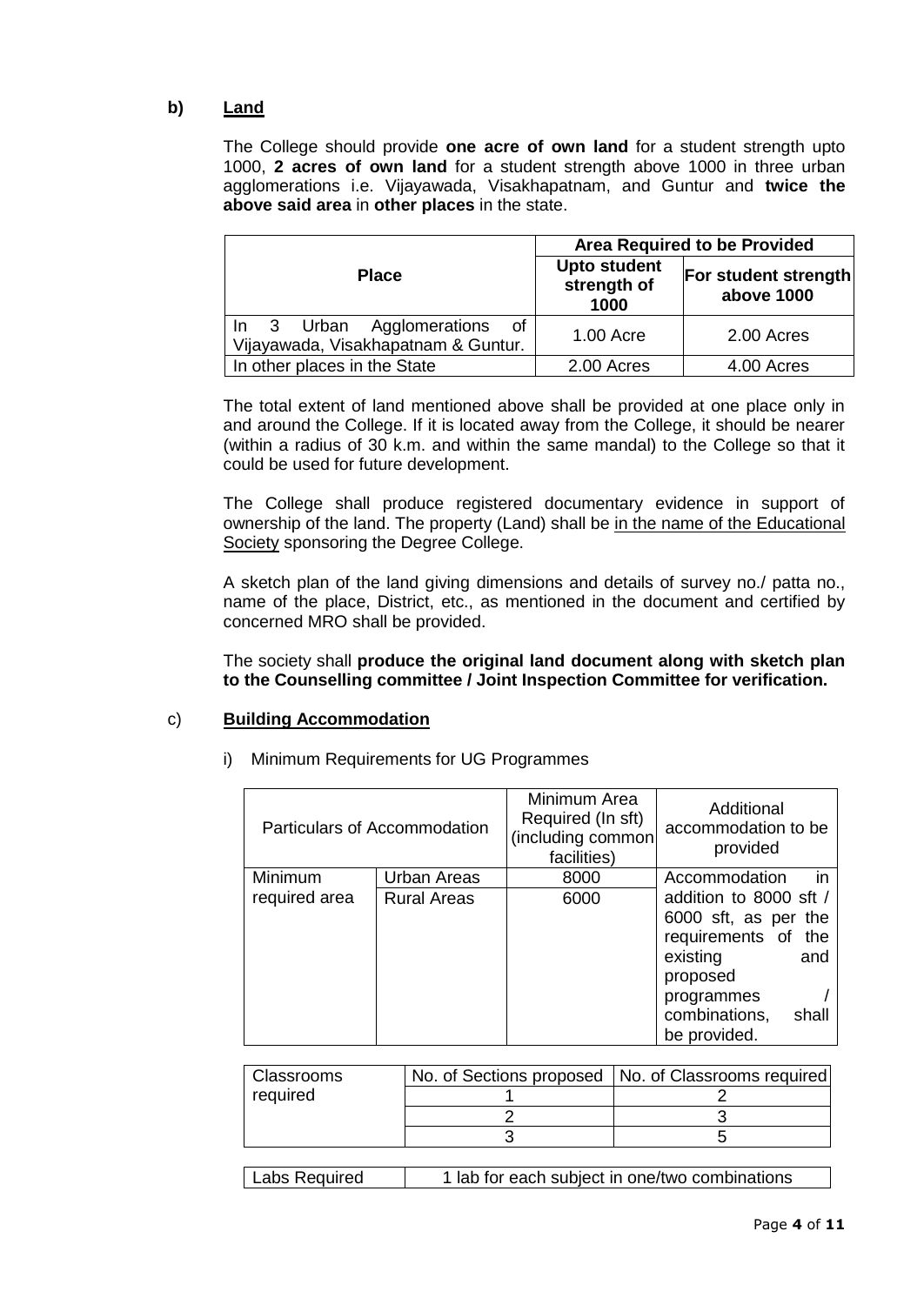| Required Room Dimensions (in sq.ft.) |     |  |  |  |
|--------------------------------------|-----|--|--|--|
| Classroom                            | റെറ |  |  |  |
| Labs                                 | റെറ |  |  |  |
| English Language Lab (Mandatory)     | റെറ |  |  |  |

| Common Facilities (in sq.ft.) |     |          |  |  |  |  |  |
|-------------------------------|-----|----------|--|--|--|--|--|
| Principal's Room              | 200 |          |  |  |  |  |  |
| <b>Staff Room</b>             | 300 |          |  |  |  |  |  |
| Office Room                   | 300 |          |  |  |  |  |  |
| Library                       | 600 | 2000 sft |  |  |  |  |  |
| Games Room                    | 200 |          |  |  |  |  |  |
| Ladies Waiting Room           | 200 |          |  |  |  |  |  |
| Toilets                       | 200 |          |  |  |  |  |  |

# (ii) Minimum requirement for PG Programmes

The college intending to start New PG Programme should provide building accommodation (in addition to the existing accommodation) earmarked for the proposed PG Programme, as per the following requirements

|                |                                                                                                  | M.Sc                     |                          |                          |                          |                              |                              |                          |                         | <b>Other PG</b>          |                              |
|----------------|--------------------------------------------------------------------------------------------------|--------------------------|--------------------------|--------------------------|--------------------------|------------------------------|------------------------------|--------------------------|-------------------------|--------------------------|------------------------------|
| SI.            |                                                                                                  |                          | <b>Chemistry</b>         |                          | Bio-<br><b>Chemistry</b> |                              | Micro-biology                |                          | Bio-<br>technology      |                          | Programm<br>es               |
| <b>No</b>      | <b>Description</b>                                                                               | No.of<br>halls           | Carpet<br>Area<br>(sft)  | No.of<br>halls           | Carpet<br>Area<br>(sft)  | No.of<br>halls               | Carpet<br>Area<br>(sft)      | No.of<br>halls           | Carpet<br>Area<br>(sft) | No.of<br>halls           | Carpet<br>Area<br>(sft)      |
| $\mathbf{1}$   | <b>Class Rooms</b>                                                                               | 02                       | 600                      | 02                       | 600                      | 02                           | 600                          | 02                       | 600                     | 02                       | 600                          |
| $\overline{2}$ | Laboratories                                                                                     | 04                       | 600(3)<br>1200(1)        | 02                       | 1200                     | 02                           | 1200                         | $\overline{a}$           |                         | 02                       | 1200                         |
| 3              | Library                                                                                          | 01                       | 1200                     | 01                       | 1200                     | 01                           | 1200                         | 01                       | 1200                    | 01                       | 1200                         |
| $\overline{4}$ | <b>Seminar Hall</b>                                                                              | 01                       | 1000                     | 01                       | 1000                     | 01                           | 1000                         | 01                       | 1000                    | 01                       | 1000                         |
| 5              | <b>Store Room</b>                                                                                | 01                       | 300                      | 01                       | 300                      | 01                           | 300                          | 01                       | 300                     | 01                       | 400                          |
| 6              | <b>Staff Room</b>                                                                                | $\overline{\phantom{0}}$ | ÷,                       | $\overline{\phantom{0}}$ | $\overline{a}$           | $\overline{\phantom{0}}$     | $\overline{\phantom{a}}$     | $\overline{a}$           |                         | 01                       | 400                          |
| $\overline{7}$ | Preparation<br>Room                                                                              | 01                       | 250                      | $\overline{\phantom{0}}$ | $\overline{a}$           | $\overline{\phantom{a}}$     | $\overline{a}$               | L,                       |                         | $\overline{a}$           |                              |
| 8              | <b>Balance</b><br>Room                                                                           | 01                       | 150                      | $\overline{\phantom{0}}$ |                          |                              |                              | $\overline{\phantom{0}}$ |                         | $\overline{\phantom{a}}$ |                              |
| 9              | Instrumentati<br>on Room                                                                         |                          |                          | 01                       | 400                      | 01                           | 400                          | L,                       |                         | $\overline{\phantom{0}}$ |                              |
| 10             | Culture<br>Room                                                                                  | $\overline{\phantom{0}}$ |                          | -                        | $\overline{a}$           | 01                           | 400                          | $\overline{a}$           |                         | L,                       |                              |
| 11             | Sterilization /<br>Wash Room                                                                     |                          |                          |                          |                          | $\overline{a}$               | $\overline{\phantom{0}}$     | 01                       | 400                     | $\overline{\phantom{0}}$ |                              |
| 12             | Animal<br>House<br>(as per<br>norms of<br>Ministry of<br>Social<br>Justice &<br>Empowerme<br>nt) |                          |                          | 01                       | 400                      | 01                           | 400                          | 01                       | 400                     |                          |                              |
| 13             | <b>General Lab</b>                                                                               | $\overline{\phantom{0}}$ | $\overline{\phantom{0}}$ | $\overline{\phantom{a}}$ | $\overline{\phantom{a}}$ | $\qquad \qquad \blacksquare$ | $\qquad \qquad \blacksquare$ | 02                       | 1200                    | $\overline{\phantom{0}}$ | $\qquad \qquad \blacksquare$ |
| 14             | Research                                                                                         | $\overline{a}$           | $\overline{a}$           | $\overline{a}$           | $\overline{a}$           | $\overline{a}$               | $\overline{a}$               | 01                       | 1200                    | $\overline{a}$           |                              |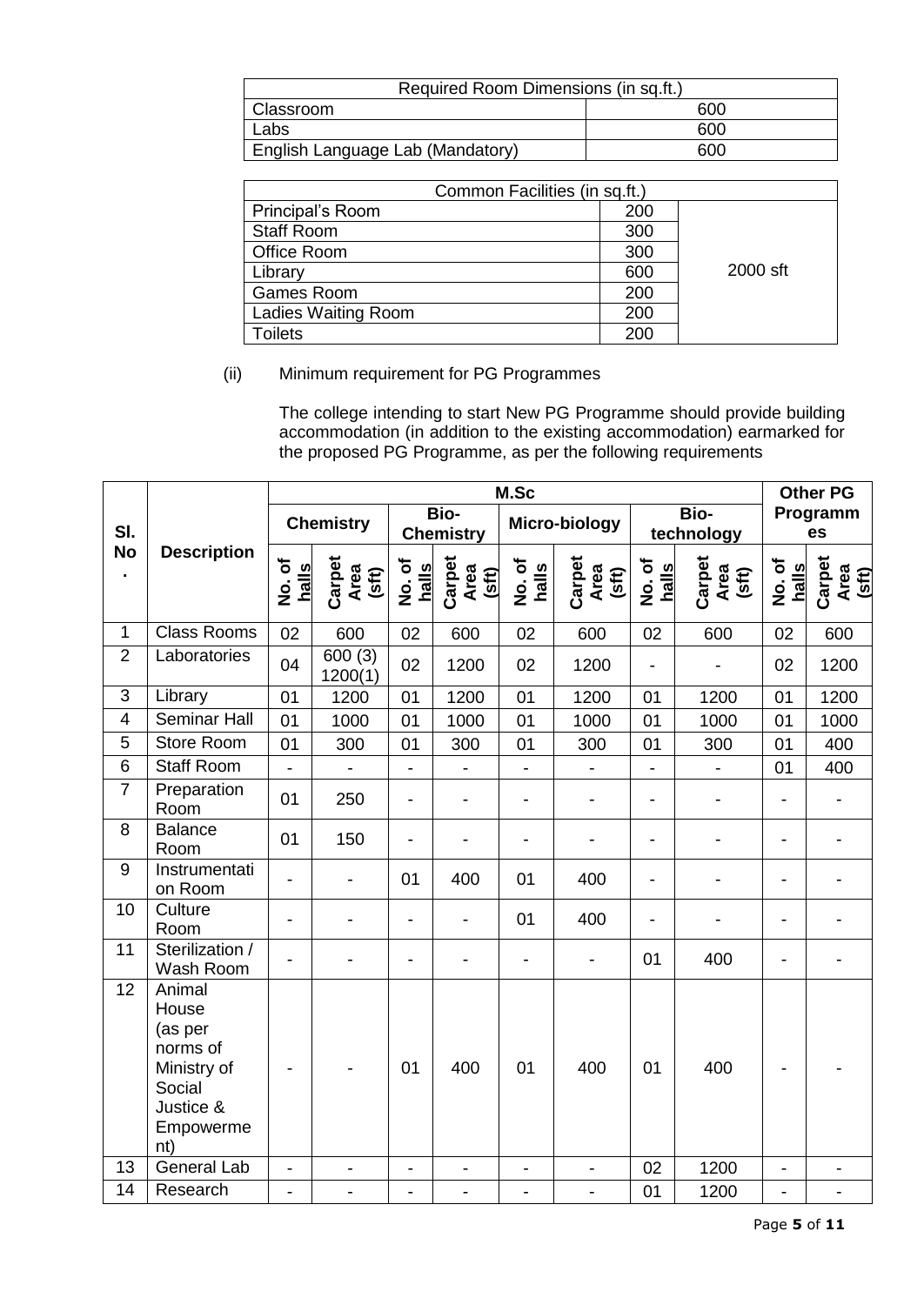|    | Lab                                       |   |  |   |   |   |    |     |   |  |
|----|-------------------------------------------|---|--|---|---|---|----|-----|---|--|
| 15 | Specialized<br>Labs                       |   |  |   |   |   |    |     |   |  |
|    | Instrumentati<br>on Lab                   |   |  |   |   |   | 01 | 400 |   |  |
|    | Microbial Lab                             | - |  | - | - | ٠ | 01 | 400 | - |  |
|    | <b>Animal Cell</b><br><b>Culture Lab</b>  |   |  |   |   |   | 01 | 400 |   |  |
|    | <b>Plant Tissue</b><br><b>Culture Lab</b> |   |  |   |   |   | 01 | 400 |   |  |
|    | Molecular<br><b>Biology Lab</b>           |   |  |   |   |   | 01 | 400 |   |  |

 $\triangleright$  Sufficient work benches, Exhaust Fans, Fire Extinguishers, Water, Electricity and Drainage facilities should be provided in each lab.

### iii) Registered Ownership Document

- a. The document related to ownership of a building, in respect of the college building in which the New PG Programme is proposed, shall be registered in the name of the sponsoring Educational Society represented by its Secretary / Correspondent.
- b. If the college provides accommodation separately for the proposed PG Programme, Registered Ownership Deed of the said building shall be submitted.
- c. The Document should contain, apart from other details, Survey No., Door No., Village / Town, boundaries of the building, floor-wise carpet area and total carpet area.
- d. Plans of the building duly approved by the authorities of Municipality / Corporation / Grampanchayat along with permission orders for construction the building in which the college is located.
- e. The building plans should reflect property details as mentioned in the registered documents indicating clear demarcation of the existing accommodation for classroom, principal room etc., location and dimensions of each room and total built-up area
- f. Accommodation under construction or proposed to be constructed need not be shown in the plans.
- d) Corpus Fund
	- i) The Educational Institution should provide Corpus Fund of **Rs. 5.00 lakhs** for each of the proposed PG Programme, in addition to the Corpus Fund which the college is required to have paid in respect of starting of the college and existing PG Programmes.
	- ii) Details of Corpus Fund payable by the applicant colleges are indicated below:

| SI. | Year of          | Amount to be paid (Rs. in Lakhs) |                                   |       |        |  |  |
|-----|------------------|----------------------------------|-----------------------------------|-------|--------|--|--|
| No. | Establishment    | Status                           | Urban                             | Rural | Tribal |  |  |
|     | Prior to 1987-88 | Boys / Co-Ed.                    | The amount as prescribed by the   |       |        |  |  |
|     |                  | Women's                          | Govt. while starting the college. |       |        |  |  |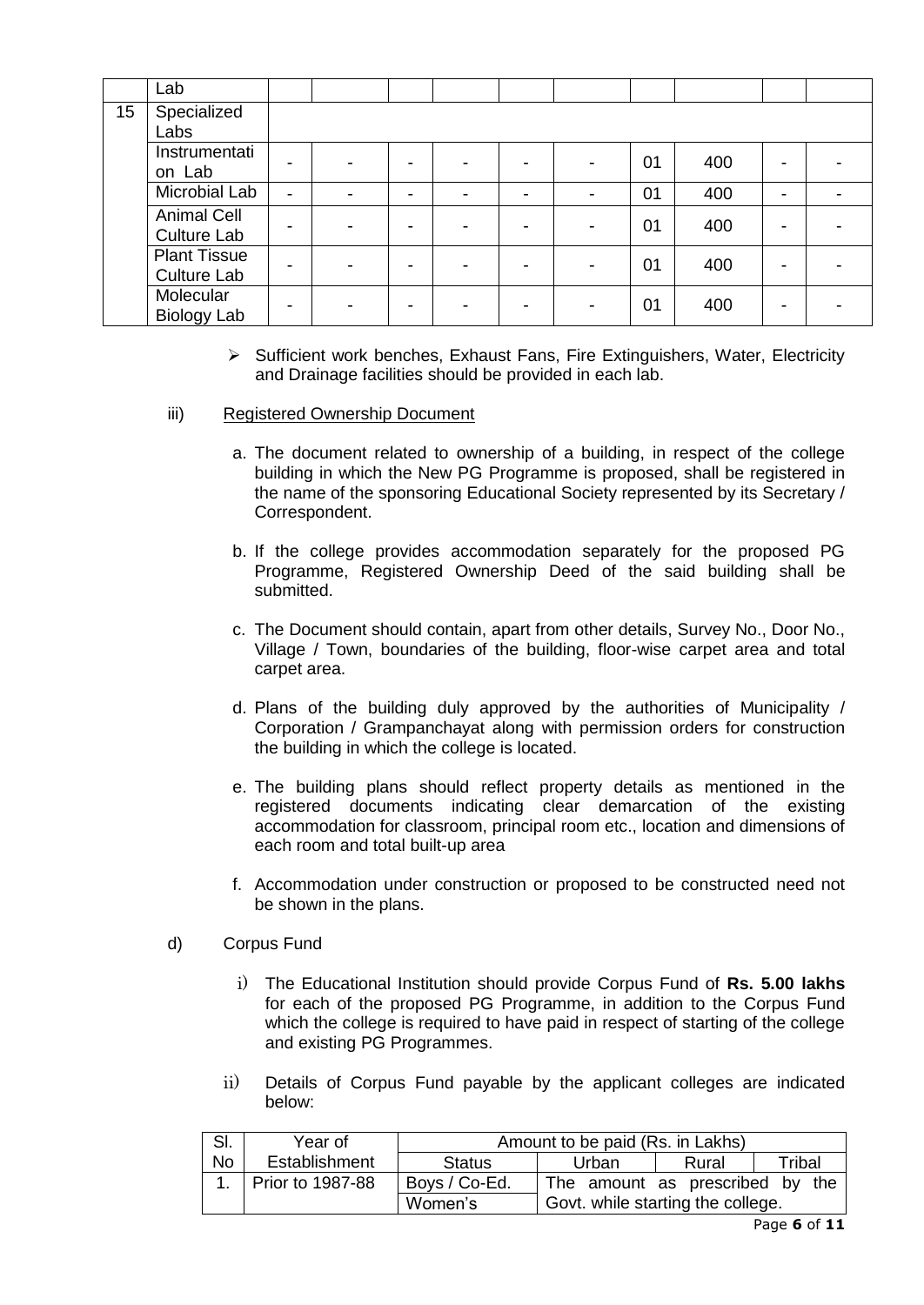| 2.    | 1987-88 to 89-90 | Boys / Co-Ed. | 6.00 | 6.00     |      |  |
|-------|------------------|---------------|------|----------|------|--|
|       |                  | Women's       | 5.00 | 5.00     |      |  |
| 3.    | 1990-91 to 97-98 | Boys / Co-Ed. | 7.50 | 7.50     |      |  |
|       |                  | Women's       | 5.00 | 5.00     | 5.00 |  |
| 4.    | 1998-99 to 2004- | Boys / Co-Ed. | 7.50 | 7.50     |      |  |
|       | 05               | Women's       | 5.00 | 5.00     |      |  |
| 5.    | After 2005-06    | Boys / Co-Ed. | 7.50 | Exempted |      |  |
|       |                  | Women's       | 5.00 | Exempted |      |  |
| Note: |                  |               |      |          |      |  |

1. Colleges established after 1993-94, in rural areas with Telugu Medium either for Girls or Boys or Co-Education are exempted from the payment of Corpus Fund.

- iii) The Corpus Fund shall be deposited in the form of Fixed Deposit Receipt (FDR), after the date of notification for the starting of new un-aided PG Programmes, 2022-23, in the joint account of Secretary / Correspondent of the sponsoring Educational Society and the Regional Joint Director of Collegiate Education concerned, in any Nationalized / Scheduled Bank for a period of 10 years.
- iv) The applicant College shall upload proof of FDRs of all the installments of Corpus Fund.
- v) The purpose for which the FDR is taken must be reflected in the FDR. The Management shall request the banker to write on FDR as "Towards Corpus Fund of **Example 2** (Name of the College)
- vi) Bank Guarantee / Banker's cheque / DD will not be accepted
- vii) The Management is expected to approach the concerned Regional Joint Director (RJD) of Collegiate Education to obtain his / her signature on the application form provided by the Bank for obtaining the FDR.
- viii) The applicant College has to obtain a letter in the proforma (see ANNEXURE–I) from the Manager of the Bank who has issued FDR towards payment of corpus fund in the Joint Account and submit it to the Joint Inspection Committee along with a copy of the FDR and upload.
- ix) The Management cannot withdraw the Corpus Fund. However, the interest accrued over and above the prescribed corpus fund for the development of the institution at an interval of five to ten years can be utilised after obtaining permission from AP State Council of Higher Education and Regional Joint Director, Collegiate Education concerned. The FDR shall continue to be renewed after the expiry of each term. The FDR must not be misused.

#### e) Financial Resources

The management shall show the following minimum financial resources to start PG Programmes in Pvt. Affiliated Colleges:

| SI. | Programmes                              | Amount in    |
|-----|-----------------------------------------|--------------|
| No. |                                         | Rs. in lakhs |
| 01. | Arts & Commerce (per each programme)    | 2.00         |
| 02. | Science Programmes (per each programme) | 5.00         |
| 03. | For Biotechnology Programme             | 35.00        |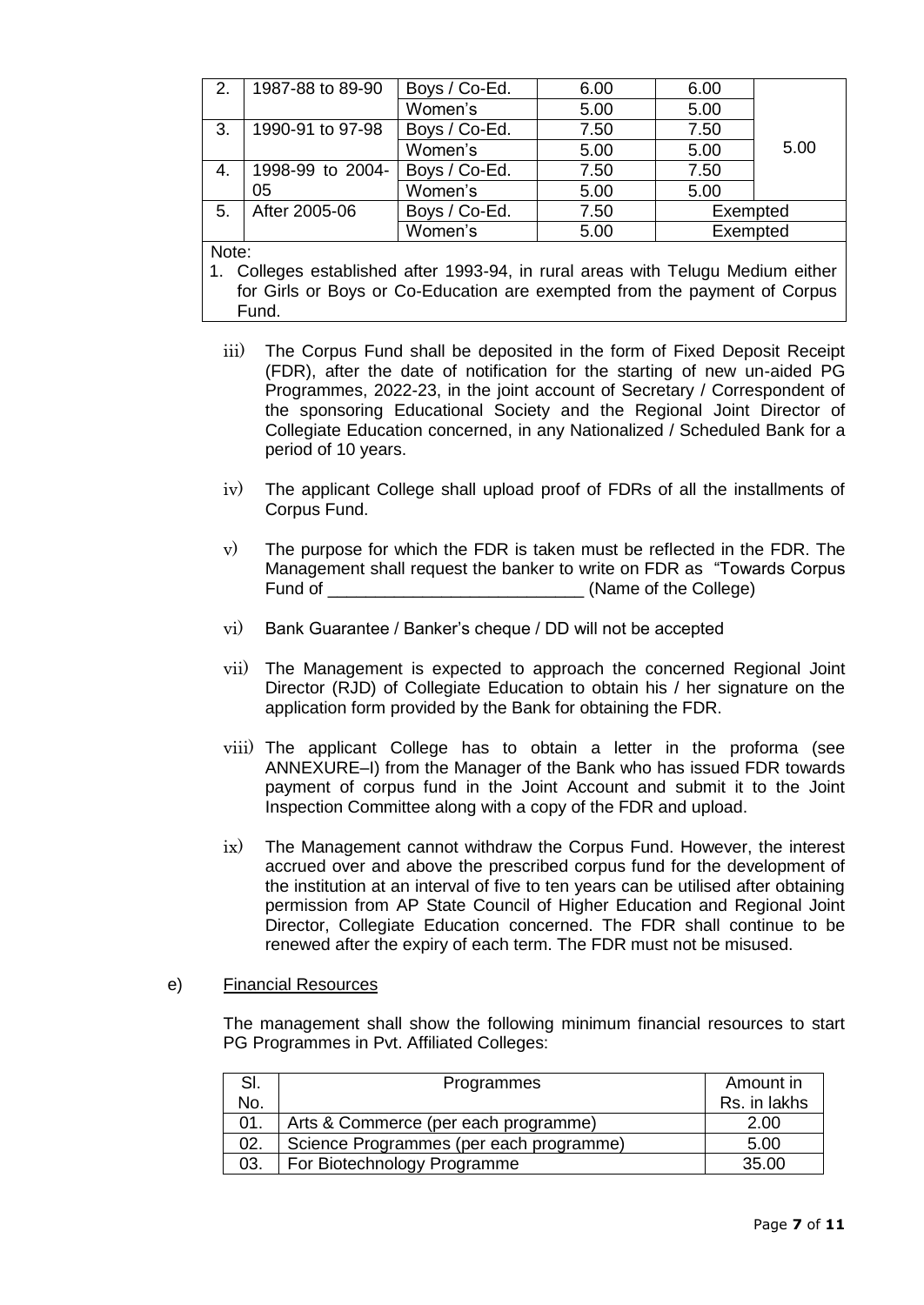The financial resources should be shown in the form of fixed deposit receipt (FDR) for a period of six months drawn in favor of Secretary of the Society for the amount mentioned above according to the programmes to be started. The FDR may be taken on any day from the date of notification to the last date of submission of application for starting the PG Programmes etc. Bank guarantee / Banker's Cheque / DD will not be accepted.

The purpose for which the FDR is taken shall be written on the FDR by the Bank as *"Towards Financial Resources to start Programme".*

### f) **Other facilities**

i) Play Ground Facilities

The colleges which do not have the required land in their own premises will have to make available its students gymnasium / Recreation and games facility by providing separate built up space and equipments for this purpose. Alternatively similar facilities i.e. either open playground or Gymnasium / Recreation and games facilities are to be provided in public place i.e. Municipal play ground or in another educational institution by having necessary tie-up arrangements with the management concerned. The said alternative facility should be provided within a distance of 5 kms of the college premises along with a bus facility for the transportation of students whenever required.

ii) Parking Area

The colleges located along the main road in urban areas shall be required to provide parking area to an extent of 20% of the built up area. Such parking area should be provided either in the college premises or within a distance of 100 mtrs thereof

iii) Fire Safety

The applicant Educational Institution is required to apply for and obtain *FIRE SAFETY CERTIFICATE* from Fire Services Department.

# **IV. Processing of Application**

- a) The **A.P. State Council of Higher Education** will arrange to conduct a primafacie scrutiny of all the registered applications. Applications, which do not satisfy the prescribed conditions are liable to be rejected.
- b) However, the applicant College will be given an opportunity to rectify the deficiencies pointed out by the Prima-Facie Scrutiny Committee on the date specified for this purpose by APSCHE.
- c) An amount of **Rs.20,000/-** (Rupees twenty thousand only) will be **refunded** in case of **prima-facie rejection or non-compliance of the deficiencies by the management within the prescribed time..**
- d) **No refund shall be made in case the Proposal is rejected after the visit of the Joint Inspection Committee.**
- **V. Inspection**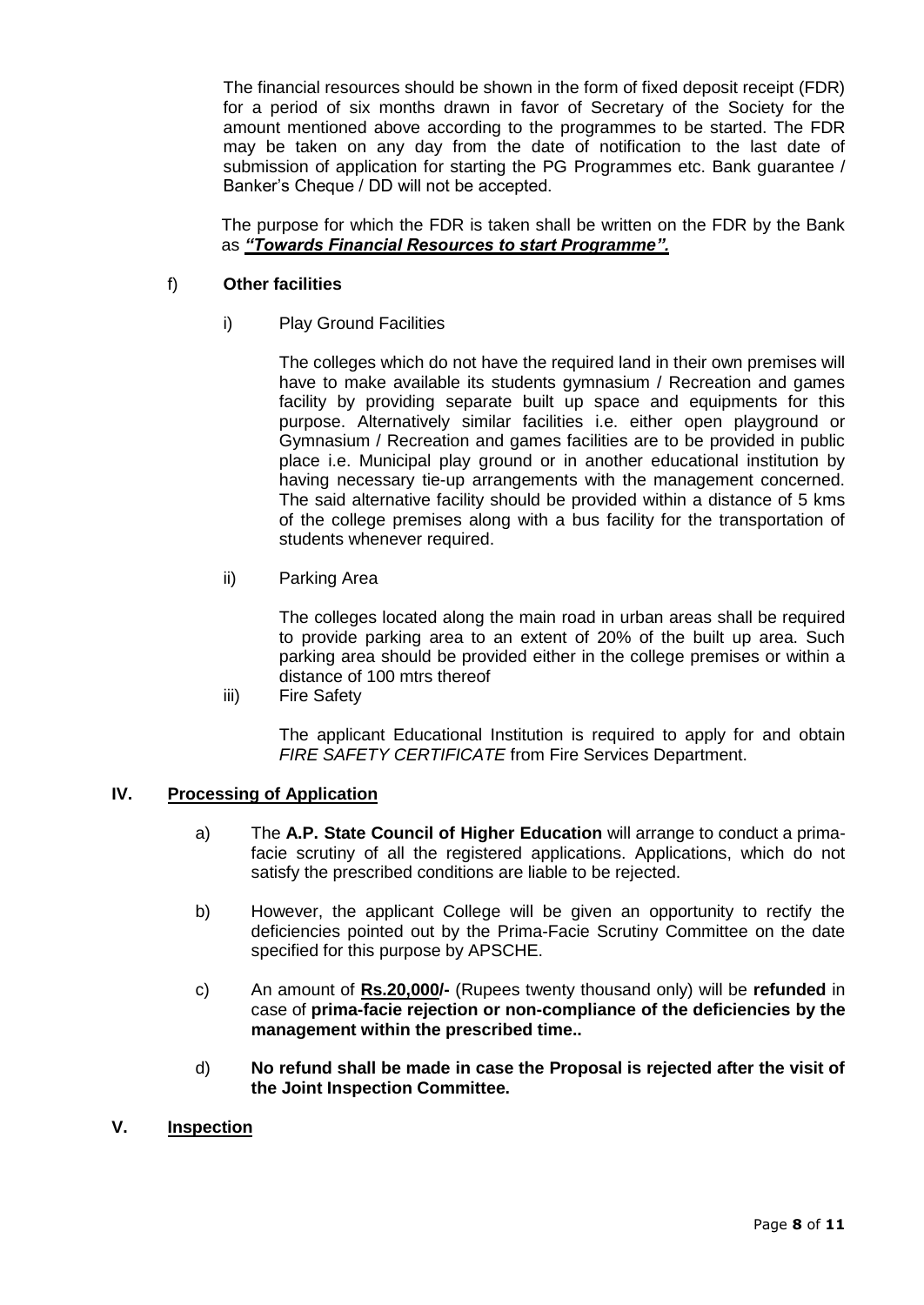#### **Based on the recommendations of prima-facie Scrutiny Committee / Counselling committee, the A.P. State Council of Higher Education shall arrange to conduct Joint Inspection of the proposed programmes.**

The A.P. State Council of Higher Education shall place the information on the date of Joint Inspection to the College in website of APSCHE and no further communication will be made with the College in this regard. The Dean, College Development Council of the Concerned University shall co-ordinate the Joint Inspection.

The Educational Society shall not pay T.A., D.A. & etc., to the members of the Committee and AP State Council of Higher Education will pay the same from the fee paid by the College.

### VI. **Enclosures to the Application**

1. Proof of payment for Rs. 40,000/- (Rupees forty thousand only) towards Registration, Processing & Inspection fee.

(Enclose Original proof to the **first copy** of the filled in application and photo copy of the proof to other set of application.)

2. A copy of certificate of Registration of sponsoring Society under Societies Act along with constitution and bye-laws of the Educational Society.

**Note:** The duties of the Members of the Society and their powers may be mentioned along with the bye-laws

3. A copy of **Fixed Deposit receipt (FDR)** showing **Financial Resources (FR)** of the College for a period of six months in favour of Secretary/Correspondent of the College for the appropriate amount according to the PG Programmes proposed to be started. The FDR may be taken on any day from the date of notification to the last date of submission of applications for starting New PG Programmes.

#### **Note**

a) The management shall show the following minimum financial resources to start PG Programmes in Pvt. Affiliated Colleges:

| SI. | Programmes                             | Amount in    |
|-----|----------------------------------------|--------------|
| No. |                                        | Rs. in lakhs |
| 01. | Arts & Commerce (per each programme)   | 2.00         |
| 02. | Science Programme (per each programme) | 5.00         |
| 03. | For Biotechnology Programme            | 35.00        |

- b) The purpose for which the F.D.R. is taken shall be written on the FDR by the Bank as "Towards Financial Resources to start New Unaided PG Programmes".
- c) Original F.D.R. shall be produced to the Counseling committee / Joint Inspection Committee.
- 4. A copy of **registered ownership document / lease deed for the college building** on the prescribed carpet area for existing degree college and proposed PG Programmes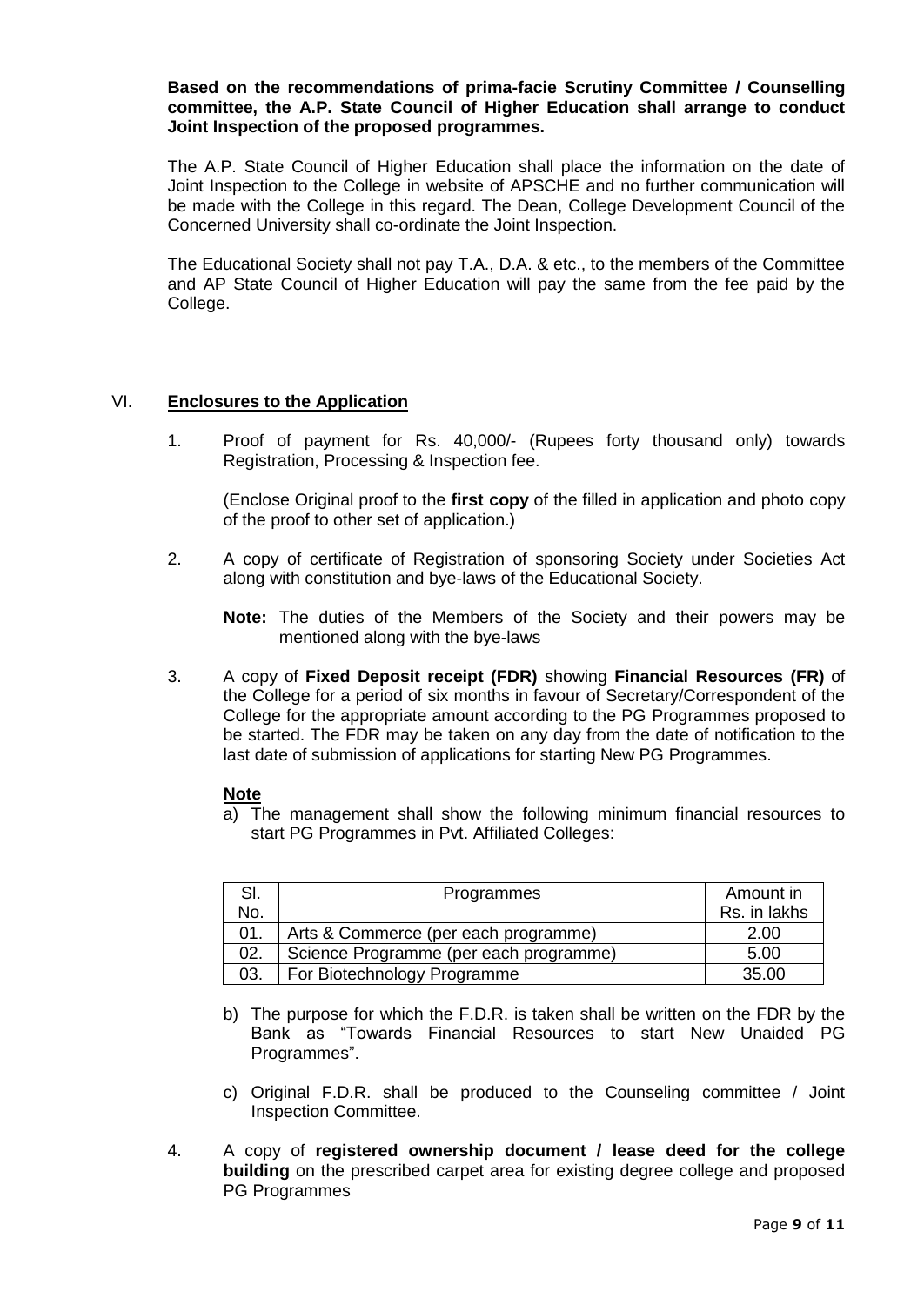- 5. a) Copy of the building plan drawn to scale and drawn by a licensed architect and certified by Principal of a Government Degree College after physical verification by him.
	- **Note:** The building plan shall contain the details of the property along with the dimensions of each room and the purpose for which it will be utilised. The total built up area of the college building shall be mentioned clearly.
	- b) A copy of permission letter from the Municipality / Corporation / Gram Panchayat authorities obtained to construct the college building(s) along with approved plans.
- 6. Photograph(s) of the proposed college building certified by the Principal of nearby Government Degree College.
- 7. A copy of sanitary certificate in respect of the college building issued by the competent authority.
- 8. A copy of the **registered ownership document** in respect **of land** possessed by the management in the name of the Society for the private unaided degree college.
- **Note:** The place, extent of the land under possession along with details of the property shall be mentioned in the document.
- 9. A copy of sketch plan of the land drawn by licensed surveyor and certified by the concerned MRO.
- 10. Copy of the permission order issued by the Government / University / APSCHE for the establishment of the applicant Degree College.
- 11. Latest affiliation order for the existing programmes from the concerned University
- 12. Orders of the University / APSCHE sanctioning the existing programmes and programmes withdrawn.
- 13. Documentary evidence for play ground / parking area / fire safety facilities
- 14. Rural / Tribal certificate from the MRO concerned.
- 15. No dues of affiliation and examination fee from the University concerned
- 16. The screen shot of the teaching staff details from website along with documentary proof of the qualifications and other details including Aadhar proof.

# **Note: Enclosures 1-20 above shall be numbered and arranged in the same order**

| Schedule for starting of PG Programmes in existing Degree/ |
|------------------------------------------------------------|
| Degree & PG College for 2022-23                            |

| Issuance of Web Notification              |  | : 16.05.2022 |
|-------------------------------------------|--|--------------|
| Filling online applications               |  | : 18.05.2022 |
| Last date for filling online applications |  |              |
| (a) Without fine                          |  | 1.04.06.2022 |
| With fine of Rs. 30,000                   |  | : 08.06.2022 |